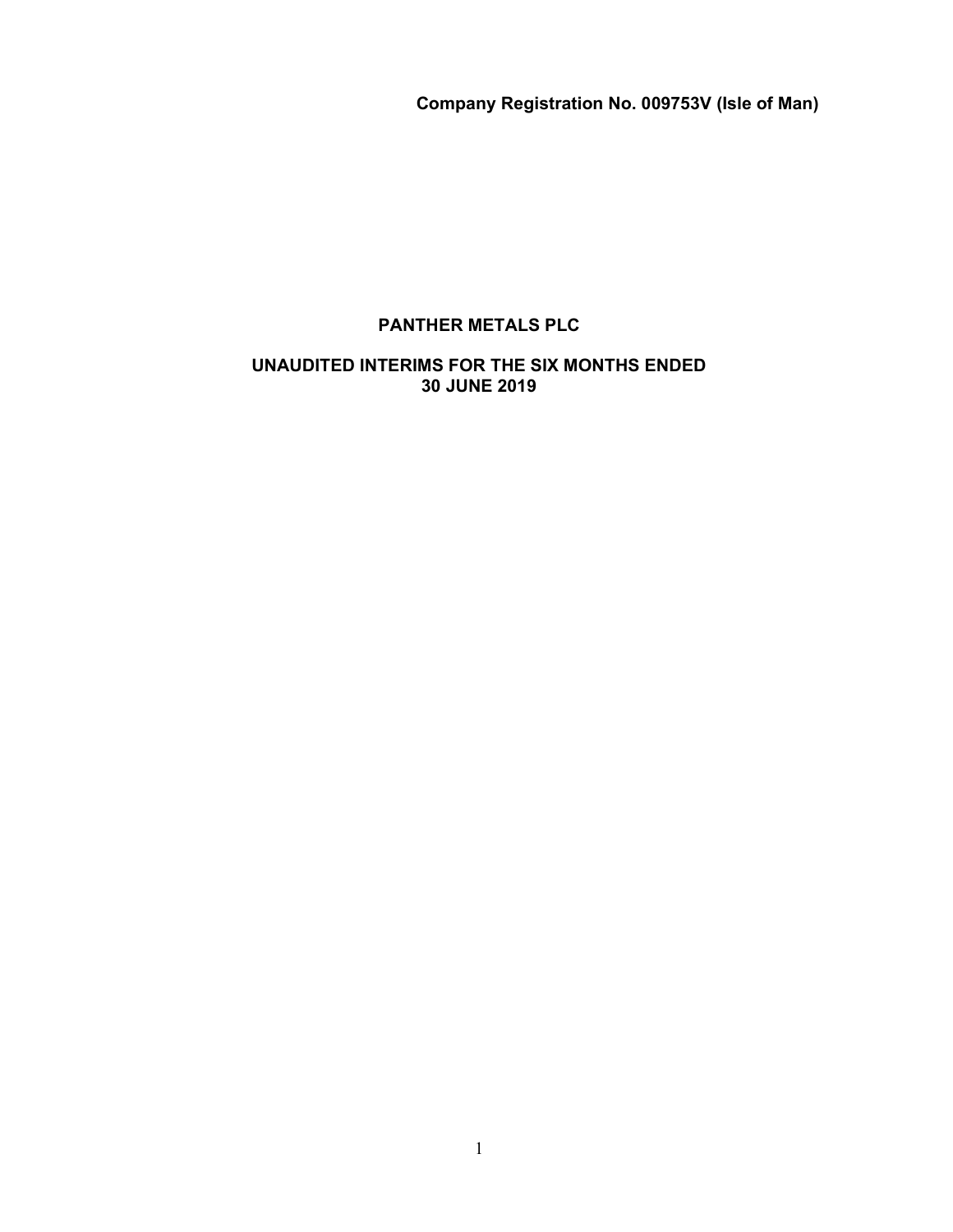# CONSOLIDATED STATEMENT OF COMPREHENSIVE INCOME FOR THE SIX MONTHS ENDED 30 JUNE 2019

| <b>Revenue</b>                                                                                                     |        | Notes Period ended<br>30 June<br>2019<br>£<br><b>Unaudited</b> | <b>Period ended</b><br>30 June<br>2018<br>£<br><b>Unaudited</b> |
|--------------------------------------------------------------------------------------------------------------------|--------|----------------------------------------------------------------|-----------------------------------------------------------------|
|                                                                                                                    |        |                                                                |                                                                 |
| Cost of sales                                                                                                      |        |                                                                |                                                                 |
| <b>Gross profit</b>                                                                                                |        |                                                                |                                                                 |
| Administrative expenses<br>Share-based payment charge<br>Settlement of financial liability through issue of shares | 14     | (134, 285)<br>42,814                                           | (133, 381)<br>(23, 570)                                         |
| <b>Operating loss</b>                                                                                              |        | (91, 471)                                                      | (156, 951)                                                      |
| Finance income<br>Loss on discontinued operations                                                                  | 5<br>3 | 13                                                             | 315<br>(28, 913)                                                |
| Loss before taxation                                                                                               |        | (91, 458)                                                      | (185, 549)                                                      |
| Taxation                                                                                                           |        |                                                                |                                                                 |
| Loss for the period                                                                                                |        | (91, 458)                                                      | (185, 549)                                                      |
| Other comprehensive income<br>Translation of foreign currency transactions                                         |        | 13,010                                                         |                                                                 |
| Total comprehensive income for the period                                                                          |        | (78, 448)                                                      | (185, 549)                                                      |
| Loss attributable to:<br>Equity holders of the company:                                                            |        |                                                                |                                                                 |
| Continuing operations<br>Discontinuing operations                                                                  |        | (78, 448)                                                      | (161, 979)<br>(23, 570)                                         |
|                                                                                                                    |        | (78, 448)                                                      | (185, 549)                                                      |
| Basic and diluted loss per share (pence)                                                                           | 7      | (0.01)p                                                        | (0.05)p                                                         |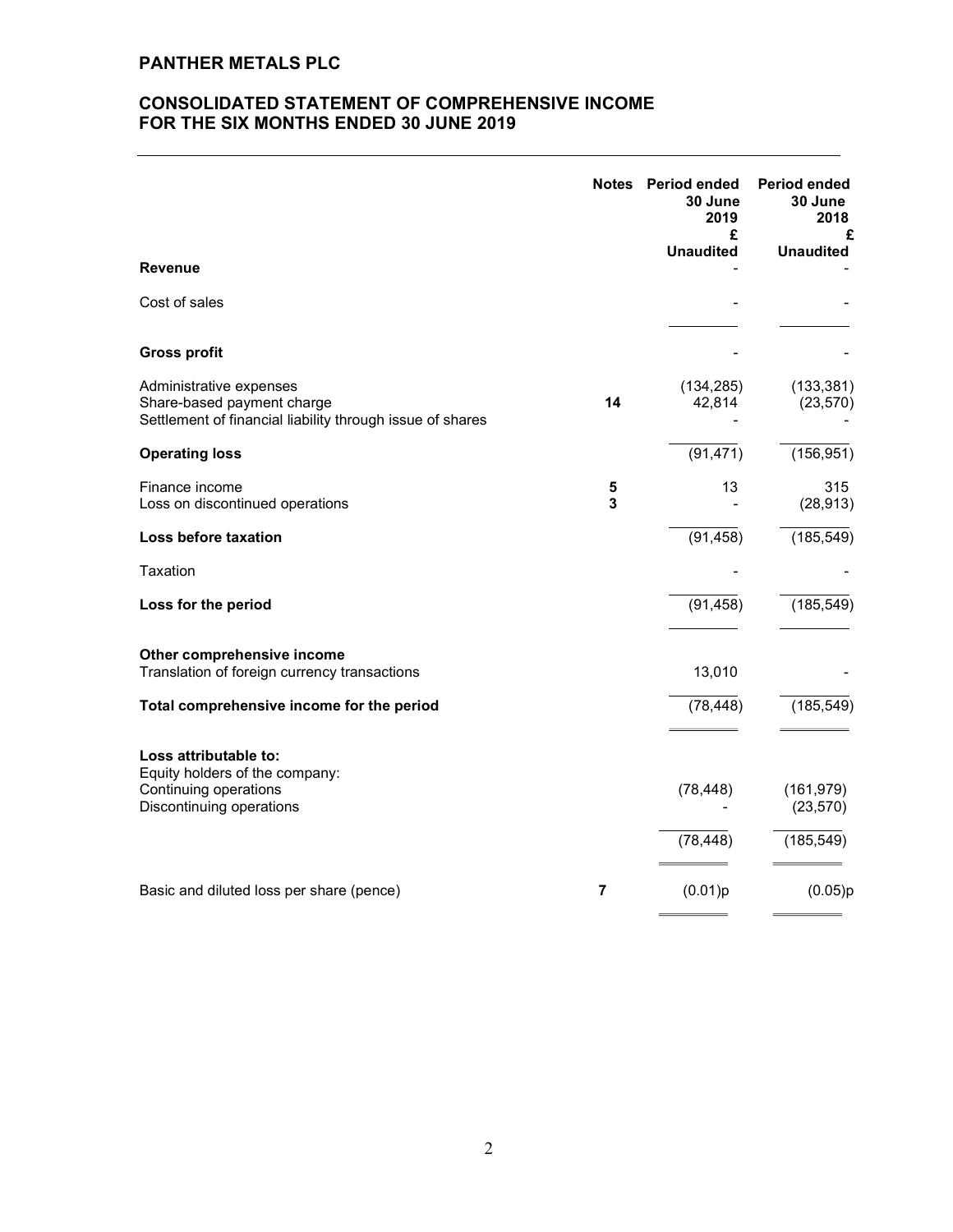# CONSOLIDATED AND COMPANY STATEMENT OF FINANCIAL POSITION FOR THE SIX MONTH PERIOD ENDED 30 JUNE 2019

|                                                        |              | Group                         |                                   |                               | Company                           |  |  |
|--------------------------------------------------------|--------------|-------------------------------|-----------------------------------|-------------------------------|-----------------------------------|--|--|
|                                                        | <b>Notes</b> | As at<br>30 June<br>2019<br>£ | As at<br>31 December<br>2018<br>£ | As at<br>30 June<br>2019<br>£ | As at<br>31 December<br>2018<br>£ |  |  |
|                                                        |              | <b>Unaudited</b>              | <b>Audited</b><br>(restated)      | <b>Unaudited</b>              | <b>Audited</b><br>(restated)      |  |  |
| <b>Non-current assets</b>                              |              |                               |                                   |                               |                                   |  |  |
| Exploration and evaluation assets                      | 8            | 307,850                       | 253,810                           |                               |                                   |  |  |
| Goodwill                                               |              | 475,378                       |                                   |                               |                                   |  |  |
| Investments                                            | 9            |                               |                                   | 545,333                       | 1                                 |  |  |
| <b>Total non-current assets</b>                        |              | 783,228                       | 253,810                           | 545,333                       | 1                                 |  |  |
| <b>Current assets</b>                                  |              |                               |                                   |                               |                                   |  |  |
| Receivables                                            | 10           | 11,682                        | 75,458                            | 285,805                       | 320,810                           |  |  |
| Cash at bank and in hand                               | 11           | 44,192                        | 1,247                             | 21,582                        | 1,247                             |  |  |
| <b>Total current assets</b>                            |              | 55,874                        | 76,705                            | 307,387                       | 322,057                           |  |  |
| <b>Total assets</b>                                    |              | 839,102                       | 330,515                           | 852,720                       | 322,058                           |  |  |
| <b>Current liabilities</b><br>Trade and other payables | 12           | (86, 714)                     | (42,996)                          | (107, 554)                    | (34, 539)                         |  |  |
|                                                        |              |                               |                                   |                               |                                   |  |  |
| <b>Total liabilities</b>                               |              | (86, 714)                     | (42, 996)                         | (107, 554)                    | (34, 539)                         |  |  |
| <b>Net assets</b>                                      |              | 752,388                       | 287,519                           | 745,166                       | 287,519                           |  |  |
| <b>Capital and reserves</b>                            |              |                               |                                   |                               |                                   |  |  |
| Called up share capital                                | 13           | 1,828,071                     | 1,184,331                         | 1,828,071                     | 1,184,331                         |  |  |
| Share-based payment reserve                            | 14           | 146,455                       | 246,878                           | 146,455                       | 246,878                           |  |  |
| <b>Retained losses</b>                                 |              | (1,222,138)                   | (1, 143, 690)                     | (1,229,360)                   | (1, 143, 690)                     |  |  |
| <b>Total equity</b>                                    |              | 752,388                       | 287,519                           | 745,166                       | 287,519                           |  |  |
|                                                        |              |                               |                                   |                               |                                   |  |  |

The financial statements of Panther Metals plc, registered number 009753V (Isle of Man), were approved by the board of directors and authorised for issue on 27 September 2019. They were signed on its behalf by:

D Hazelwood Chief Executive Officer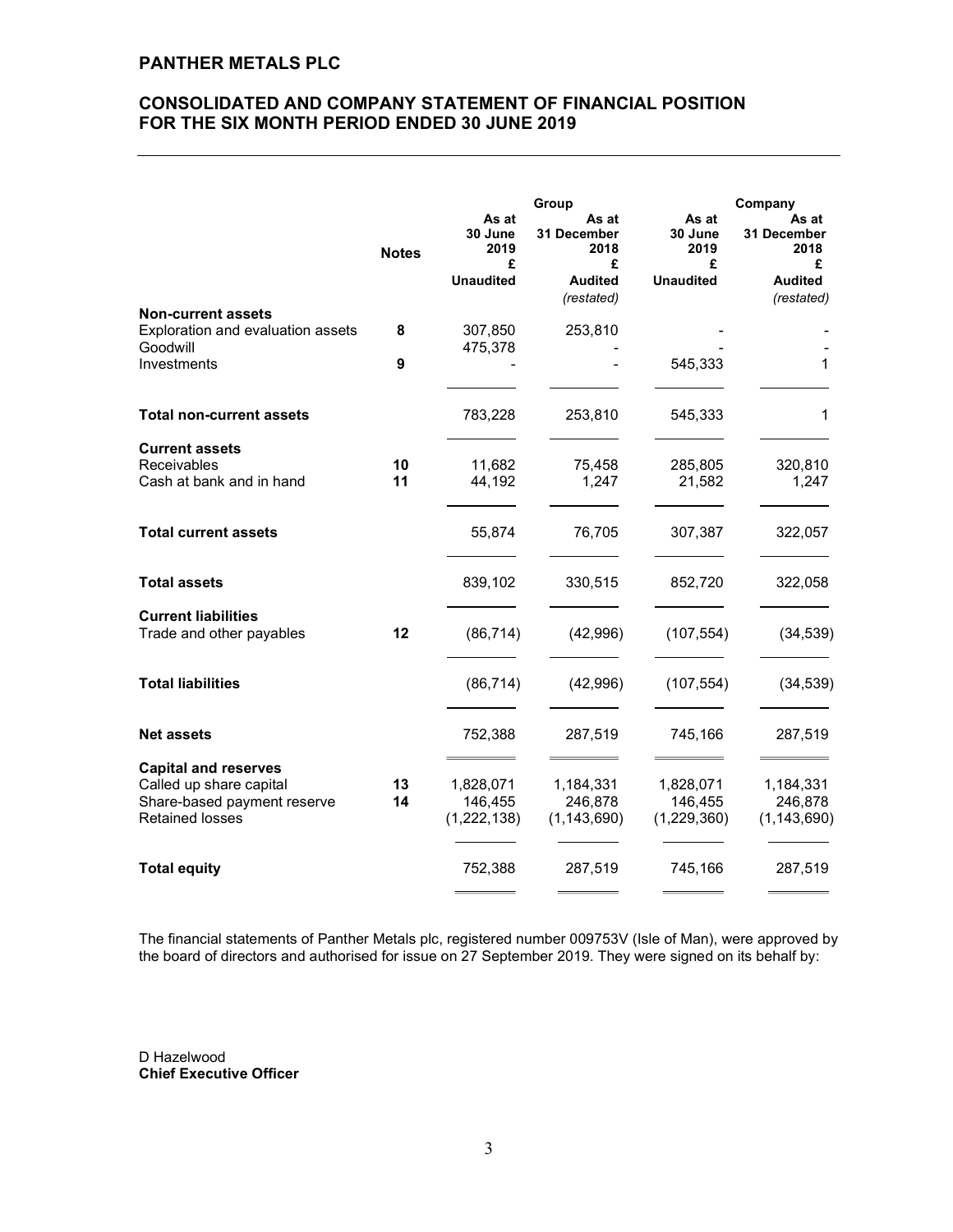# CONSOLIDATED AND COMPANY STATEMENT OF CASH FLOWS FOR THE SIX MONTH PERIOD ENDED 30 JUNE 2019

|                                                                                                            | <b>Notes</b> | As at<br>30 June<br>2019<br>£ | Group<br>As at<br>30 June<br>2018<br>£ | As at<br>30 June<br>2019<br>£ | Company<br>As at<br>30 June<br>2018<br>£ |
|------------------------------------------------------------------------------------------------------------|--------------|-------------------------------|----------------------------------------|-------------------------------|------------------------------------------|
| Cash flows from operating activities                                                                       |              | <b>Unaudited</b>              | <b>Unaudited</b>                       | <b>Unaudited</b>              | <b>Unaudited</b>                         |
| Loss for the financial year                                                                                |              | (78, 448)                     | (185, 549)                             | (85, 670)                     | (185, 075)                               |
| Adjusted for:                                                                                              |              |                               |                                        |                               |                                          |
| Interest received                                                                                          | 5            | (13)                          | (315)                                  |                               | (315)                                    |
| Foreign exchange                                                                                           |              | (13,010)                      |                                        |                               |                                          |
| Share-based payment charge<br>Settlement of financial liability through                                    | 14           | (42, 814)                     | 23,570                                 | (42, 814)                     | 23,570                                   |
| issue of shares                                                                                            |              |                               | 17,000                                 |                               | 17,000                                   |
| Impairment of investment in subsidiary<br>(Increase)/decrease in receivables<br>Cash held by related party | 9            | (4, 494)<br>68,270            | (3, 124)                               | 37,096<br>68,270              | 181<br>5,813                             |
| Increase in payables                                                                                       |              | 28,687                        | 33,410                                 | 23,453                        | 34,062                                   |
| Net cash (used in)/generated from<br>operating activities                                                  |              | (41, 822)                     | (115,008)                              | 335                           | (104, 764)                               |
| <b>Investing activities</b>                                                                                |              |                               |                                        |                               |                                          |
| Interest received                                                                                          |              | 13                            | 315                                    |                               | 315                                      |
| Cash spent on exploration activities                                                                       |              | (18, 921)                     |                                        |                               |                                          |
| Cash received on acquisition of<br>subsidiary                                                              |              | 83,675                        |                                        |                               |                                          |
| Net cash generated from investing<br>activities                                                            |              | 64,767                        | 315                                    |                               | 315                                      |
| <b>Financing activities</b><br>Proceeds from issuing shares<br><b>Issue costs</b>                          | 13           | 20,000                        | 300,000<br>(17, 676)                   | 20,000                        | 300,000<br>(17, 676)                     |
| Net cash generated from financing<br>activities                                                            |              | 20,000                        | 282,324                                | 20,000                        | 282,324                                  |
| Net increase in cash and cash<br>equivalents                                                               |              | 42,945                        | 167,631                                | 20,335                        | 177,875                                  |
| Cash and cash equivalents at<br>beginning of period                                                        |              | 1,247                         | 62,000                                 | 1,247                         | 51,527                                   |
| Cash and cash equivalents at end of<br>period                                                              |              | 44,192                        | 229,631                                | 21,582                        | 229,402                                  |
|                                                                                                            |              |                               |                                        |                               |                                          |

# \* Cash held by a related party

As at 31 December 2018 the Company was in the process of finalising new banking arrangements and as such the Company's cash balance of £68,270 was held by a related party. This does not meet the definition of cash or cash equivalents and has therefore been shown separately within other receivables.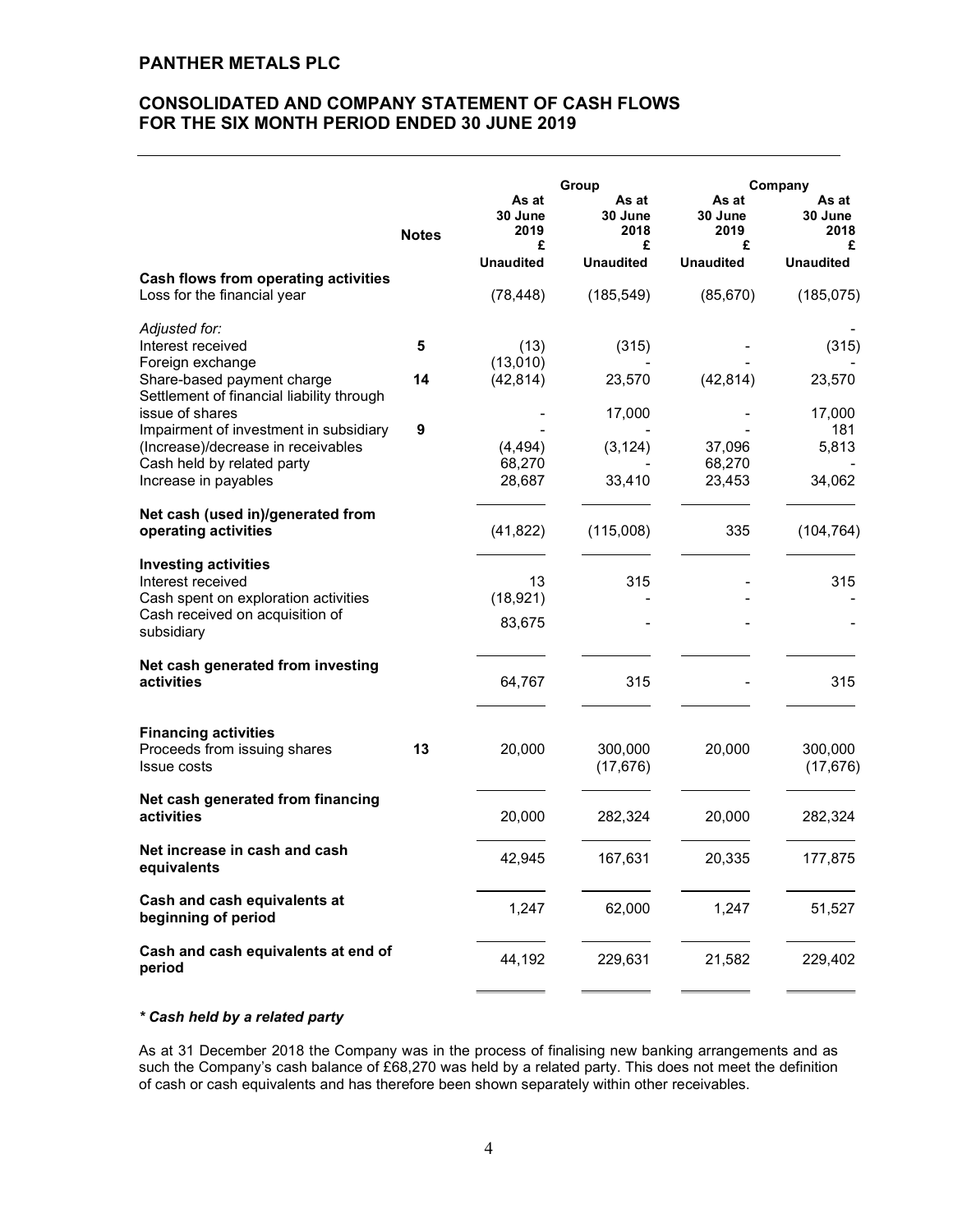# CONSOLIDATED STATEMENT OF CHANGES IN EQUITY FOR THE SIX MONTH PERIOD ENDED 30 JUNE 2019

| Group                                                                                                            |              |                              | <b>Share</b><br>based   |                                       |                     |
|------------------------------------------------------------------------------------------------------------------|--------------|------------------------------|-------------------------|---------------------------------------|---------------------|
|                                                                                                                  | <b>Notes</b> | <b>Share</b><br>capital<br>£ | payment<br>reserve<br>£ | <b>Retained</b><br><b>losses</b><br>£ | Total<br>£          |
| <b>Balance at 1 January 2018</b>                                                                                 |              | 669,438                      |                         | (624, 556)                            | 44,882              |
| Loss for the year                                                                                                |              |                              |                         | (519, 134)                            | (519, 134)          |
| Total comprehensive loss for the year<br>Transactions with owners of the<br>company                              |              |                              |                         | (519, 134)                            | (519, 134)          |
| Share issues                                                                                                     | 13           | 300,000                      |                         |                                       | 300,000             |
| Shares issued to acquire exploration and<br>evaluation assets                                                    | 13           | 181,893                      |                         |                                       | 181,893             |
| Issue of ordinary shares as consideration<br>for professional fees                                               | 13           | 15,000                       |                         |                                       | 15,000              |
| Fair value of shares issued to settle<br>financial liability                                                     | 13           | 18,000                       |                         |                                       | 18,000              |
| Other transactions<br>Credit relating to equity-settled share-<br>based payments                                 | 14           |                              | 246,878                 |                                       | 246,878             |
|                                                                                                                  |              | 514,893                      | 246,878                 |                                       | 761,771             |
| Balance at 31 December 2018 (restated)                                                                           |              | 1,184,331                    | 246,878                 | (1, 143, 690)                         | 287,519             |
| Balance at 1 January 2019                                                                                        |              | 1,184,331                    | 246,878                 | (1, 143, 690)                         | 287,519             |
| Total comprehensive loss for the year<br>Other comprehensive income                                              |              |                              |                         | (91, 458)<br>13,010                   | (91, 458)<br>13,010 |
| Transactions with owners of the                                                                                  |              |                              |                         | (78, 448)                             | (78, 448)           |
| company<br>Share issues to acquire subsidiaries<br>Shares issued to acquire exploration and<br>evaluation assets | 4<br>13      | 545,332<br>7,647             |                         |                                       | 545,332<br>7,647    |
| Shares issued upon exercising options                                                                            | 13           | 90,761                       | (70, 761)               |                                       | 20,000              |
| Other transactions<br>Debit relating to equity-settled share-<br>based payments                                  |              |                              | (29, 662)               |                                       | (29, 662)           |
| Balance at 30 June 2019                                                                                          |              | 1,828,071                    | 146,455                 | (1,222,138)                           | 752,388             |
|                                                                                                                  |              |                              |                         |                                       |                     |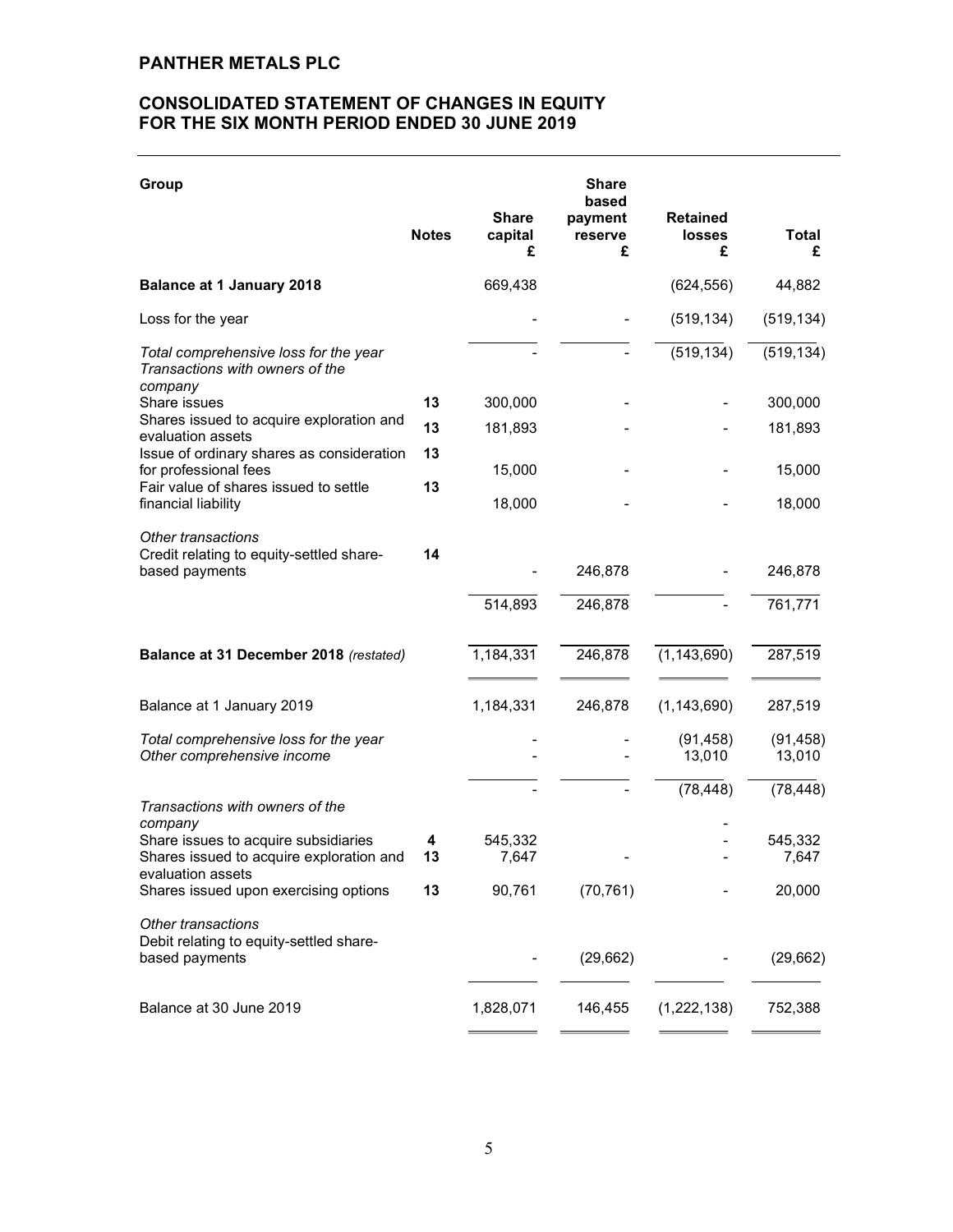# COMPANY STATEMENT OF CHANGES IN EQUITY FOR THE SIX MONTH PERIOD ENDED 30 JUNE 2019

| Company                                                                                                                                                                                             |              |                              | <b>Share</b><br>based   |                                       |                   |
|-----------------------------------------------------------------------------------------------------------------------------------------------------------------------------------------------------|--------------|------------------------------|-------------------------|---------------------------------------|-------------------|
|                                                                                                                                                                                                     | <b>Notes</b> | <b>Share</b><br>capital<br>£ | payment<br>reserve<br>£ | <b>Retained</b><br><b>losses</b><br>£ | <b>Total</b><br>£ |
| <b>Balance at 1 January 2018</b>                                                                                                                                                                    |              | 669,438                      |                         | (623, 955)                            | 45,483            |
| Loss for the year                                                                                                                                                                                   |              |                              |                         | (519, 735)                            | (519, 735)        |
| Total comprehensive loss for the year<br>Transactions with owners of the company                                                                                                                    |              |                              |                         | (519, 735)                            | (519, 735)        |
| Share issues                                                                                                                                                                                        | 13           | 300,000                      |                         |                                       | 300,000           |
| Shares issued to acquire exploration and<br>evaluation assets<br>Issue of ordinary shares as consideration<br>for professional fees<br>Fair value of shares issued to settle<br>financial liability | 13           | 181,893                      |                         |                                       | 181,893           |
|                                                                                                                                                                                                     | 13           | 15,000                       |                         |                                       | 15,000            |
|                                                                                                                                                                                                     | 13           | 18,000                       |                         |                                       | 18,000            |
| Other transactions<br>Credit relating to equity-settled share-<br>based payments                                                                                                                    | 14           |                              | 246,878                 |                                       | 246,878           |
|                                                                                                                                                                                                     |              | 514,893                      | 246,878                 |                                       | 761,771           |
| Balance at 31 December 2018 (restated)                                                                                                                                                              |              | 1,184,331                    | 246,878                 | (1, 143, 690)                         | 287,519           |
| Balance at 1 January 2019                                                                                                                                                                           |              | 1,184,331                    | 246,878                 | (1, 143, 690)                         | 287,519           |
| Total comprehensive loss for the year                                                                                                                                                               |              |                              |                         | (85, 670)                             | (85, 670)         |
|                                                                                                                                                                                                     |              |                              |                         | (85, 670)                             | (85, 670)         |
| Transactions with owners of the company<br>Share issues to acquire subsidiaries<br>Shares issued to acquire exploration and<br>evaluation assets                                                    | 4<br>13      | 545,332<br>7,647             |                         |                                       | 545,332<br>7,647  |
| Shares issued upon exercising options                                                                                                                                                               | 13           | 90,761                       | (70, 761)               |                                       | 20,000            |
| Other transactions<br>Debit relating to equity-settled share-based<br>payments                                                                                                                      |              |                              | (29,662)                |                                       | (29, 662)         |
| Balance at 30 June 2019                                                                                                                                                                             |              | 1,828,071                    | 146,455                 | (1,229,360)                           | 745,166           |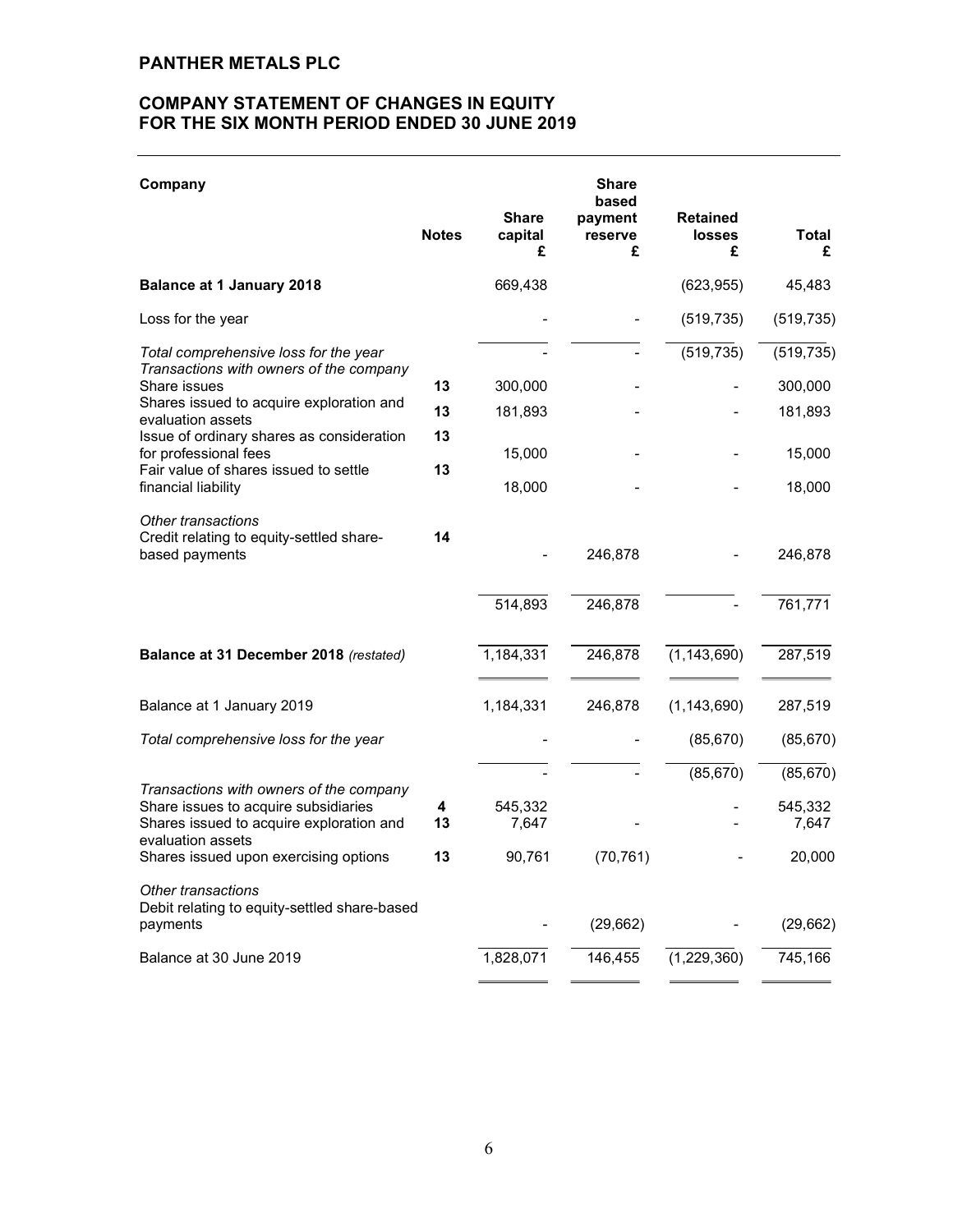### 1 Accounting policies

### 1.1. Basis of preparation

This interim financial information for the six months ended 30 June 2019 is unaudited and does not constitute statutory financial statements within the meaning of the Companies Act 2006 (Isle of Man). The Board of Directors approved it on 27 September 2019.

The figures for the year ended 31 December 2018 have been extracted from the statutory financial statements which have been prepared in accordance with International Financial Reporting Standards, as adopted by the European Union, ("IFRS") and which have been reported on by the company's auditor. The auditor's report on those financial statements was unqualified.

The statement of financial position, extracted from the statutory financial statements for the year ended 31 December 2018, has been restated in the interim financial information. The share capital and share premium reserves have been amalgamated and shown as one reserve within equity. The Company's ordinary shares have no par value and therefore there is no share premium when issuing new ordinary shares.

The interim financial information has been prepared in accordance with the requirements of IAS 34 "Interim financial reporting".

The interim financial information does not include all notes of the type normally included in the annual financial report and therefore cannot be expected to provide as full an understanding of the financial performance, financial position and financing and investing activities of the group as the full financial report.

The financial information has been prepared on the historical cost basis. The accounting policies and methods of computation adopted in the Company's preparation of the interim financial information are consistent with those adopted and disclosed in the financial statements for the year ended 31 December 2018 and those expected to be used for the year ending 31 December 2019. The Group does not have any leases therefore the directors do not expect the introduction of IFRS 16 Leases, effective from 1 January 2019, to have any impact. The principal accounting policies adopted are set out below.

### 1.2. Going concern

As a junior exploration company, the Directors are aware that the Company must go to the marketplace to raise significant funds in the next 12 months to meet its investment and exploration plans and to maintain its listing status.

As at 30 June 2019 the Group had total cash reserves of £44,192 (31 December 2018: £69,517, comprising cash at bank of £1,247 and cash held by a related party of £68,270). The directors are aware of the reliance on fundraising within the next 12 months and having reviewed the Group's working capital forecasts they believe the Group is well placed to manage its business risks successfully providing the fundraising is successful. The interim financial statements have been prepared on a going concern basis and do not include adjustments that would result if the Group was unable to continue in operation.

On 22 July 2019 the Company successfully raised £130,000 in a non- brokered financing via existing shareholders. This fundraising was pivotal to the execution of the next step in the development of the Company.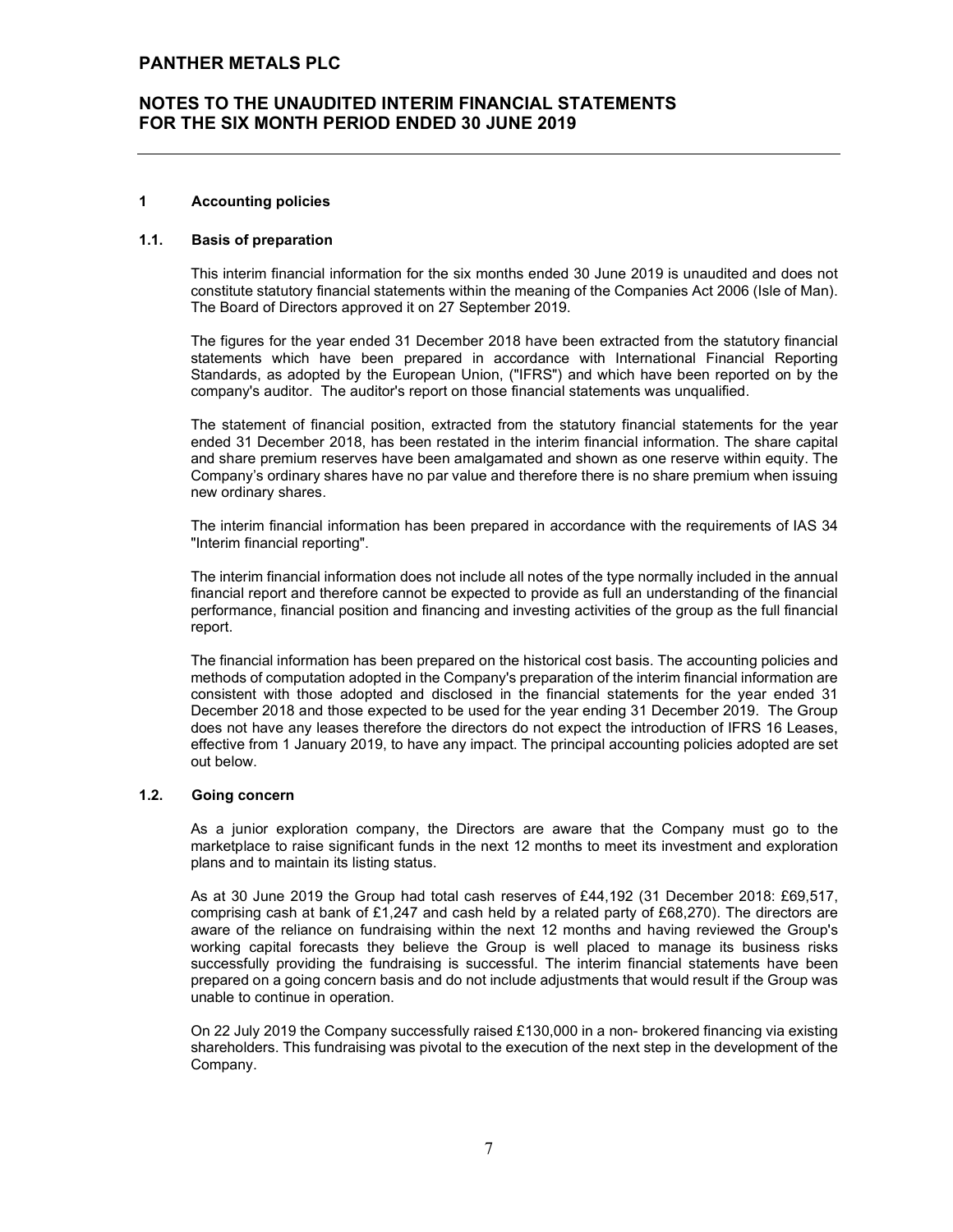### 1.3. Basis of consolidation

The consolidated financial statements incorporate the financial statements of the Company and its subsidiary undertaking. The results of subsidiaries acquired or disposed of during the year are included in the consolidated income statement from the effective date of acquisition or up to the effective date of disposal, as appropriate.

All business combinations are accounted for using the acquisition method of accounting.

Where necessary, adjustments are made to the financial statements of subsidiaries to bring their accounting policies into line with those used by other members of the group. All intra-group transactions, balances, income and expenses are eliminated in full on consolidation.

### 1.4. Foreign currencies

### Functional and presentation currency

The consolidated financial statements are presented in Pounds Sterling (GBP), which is the Group's presentation currency and the functional currency of the holding company, Panther Metals PLC.

Items included in the financial statements of the subsidiaries are measured using the currency of the primary economic environment in which the entity operates (the 'functional currency').

The functional currency of Panther Metals (Canada) Ltd is the Canadian Dollar (CAD) and the functional currency of Panther Metals Pty Ltd is the Australian Dollar (AUS). These are the currencies of the environment in which these subsidiaries operate.

### Transactions and balances

The assets and liabilities of the Company's foreign operations are translated at exchange rates prevailing on the date of the accounts. Income and expense items are translated at exchange rates ruling at the date of the transactions. Exchange differences arising, if any, are classified as income or as expenses in the period in which they arise.

### 1.5. Intangible assets

### Goodwill on acquisitions

Goodwill on acquisition of subsidiaries represents the excess of the cost of the acquisition over the fair value of the subsidiary's identifiable assets and liabilities acquired.

Goodwill on subsidiaries is recognised separately as intangible assets and carried at cost less accumulated impairment losses.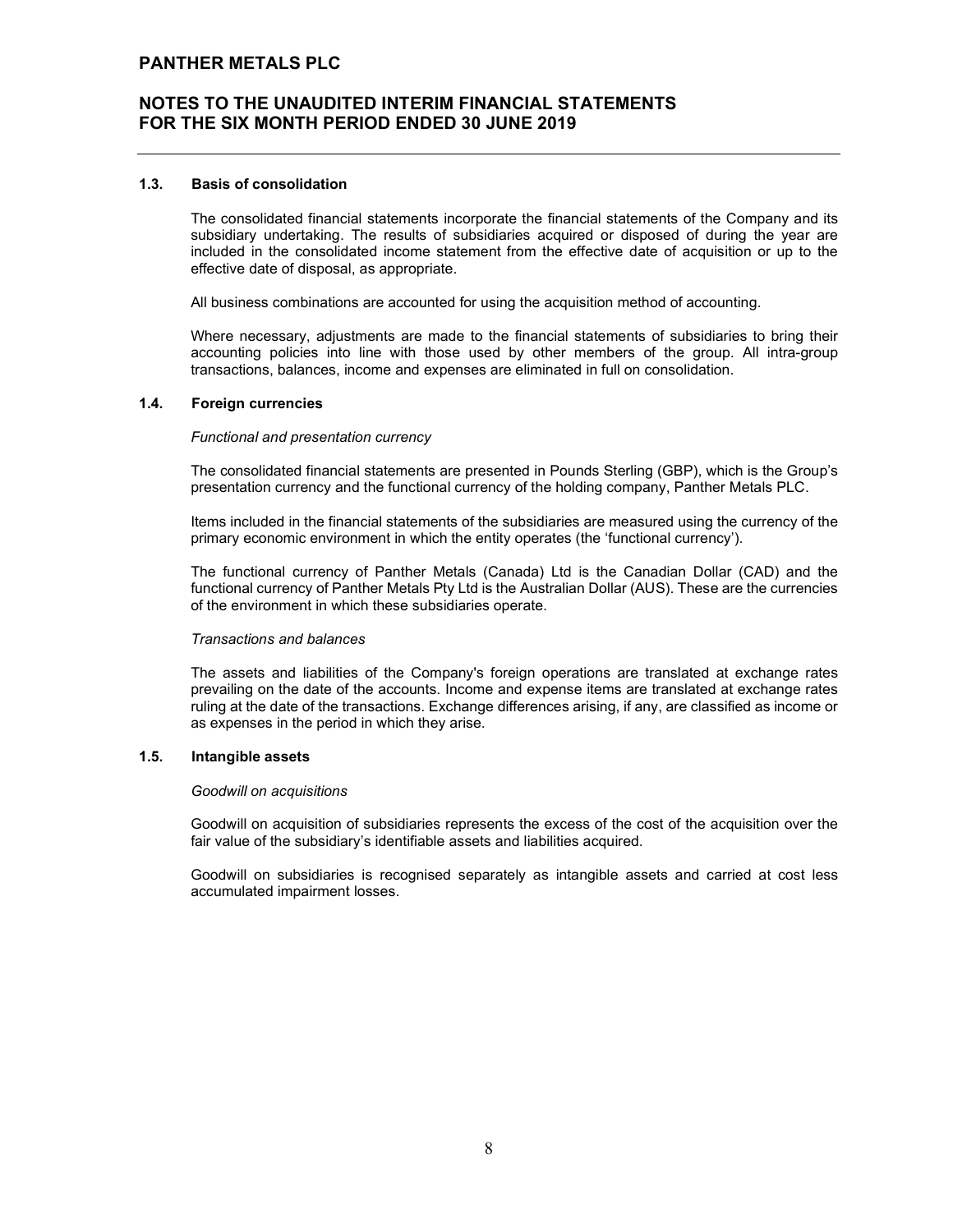### 1.7. Exploration and evaluation assets

Exploration and evaluation assets represent the cost of acquisitions by the Group of rights and licenses. All costs associated with the exploration and investment are capitalised on a project-byproject basis, pending determination of the feasibility of the project. Costs incurred include appropriate technical and administrative expenses but not general overheads and these assets are not amortised until technical feasibility and commercial viability is established.

If an exploration project is successful, the related expenditures will be transferred to mining assets and amortised over the estimated life of the reserve. Where a licence is relinquished or a project abandoned, the related costs are written off. The recoverability of all exploration and development costs is dependent upon the discovery of economically recoverable reserves, the ability of the Group to obtain necessary financing to complete the development of reserves and future profitable production or proceeds from the disposition thereof.

### 1.8. Investments

Investments are stated at cost less any provision for impairment.

### 1.9. Trade and other receivables

Trade and other receivables are carried at original invoice amount less provision made for impairment of these receivables. A provision for impairment of trade and other receivables is established when there is objective evidence that the Company will not be able to collect all amounts due according to the original terms of the receivables. The amount of the provision is the difference between the assets' carrying amount and the recoverable amount. Provisions for impairment of receivables are included in the income statement.

### 1.10. Trade and other payables

Trade and other payables represent liabilities for goods and services provided to the Company prior to the financial year, which are unpaid. Current liabilities represent those amounts falling due within one year.

### 1.11. Taxation

Deferred tax is provided in full using the liability method, on temporary differences arising between the tax bases of assets and liabilities and their carrying amounts in the financial statements. Deferred tax is not accounted for if it arises from initial recognition of an asset or liability in a transaction other than a business combination, which at the time of the transaction affects neither accounting nor taxable profit or loss. Deferred tax is determined using tax rates that are expected to apply when the related deferred tax asset is realised or when the deferred tax liability is settled. Deferred tax assets are recognised to the extent that it is probable that future taxable profits will be available against which the temporary differences can be utilised.

### 1.12. Equity instrument

An equity instrument is any contract that evidences a residual interest in the assets of the Group after deducting all of its liabilities. Equity instruments issued by the Group are recognised as the proceeds received, net of direct issue costs.

The costs of an equity transaction are accounted for as a deduction from equity to the extent they are incremental costs directly attributable to the equity transaction that would otherwise have been avoided.

The Company's ordinary shares are classified as equity instruments and are shown within the share capital reserve.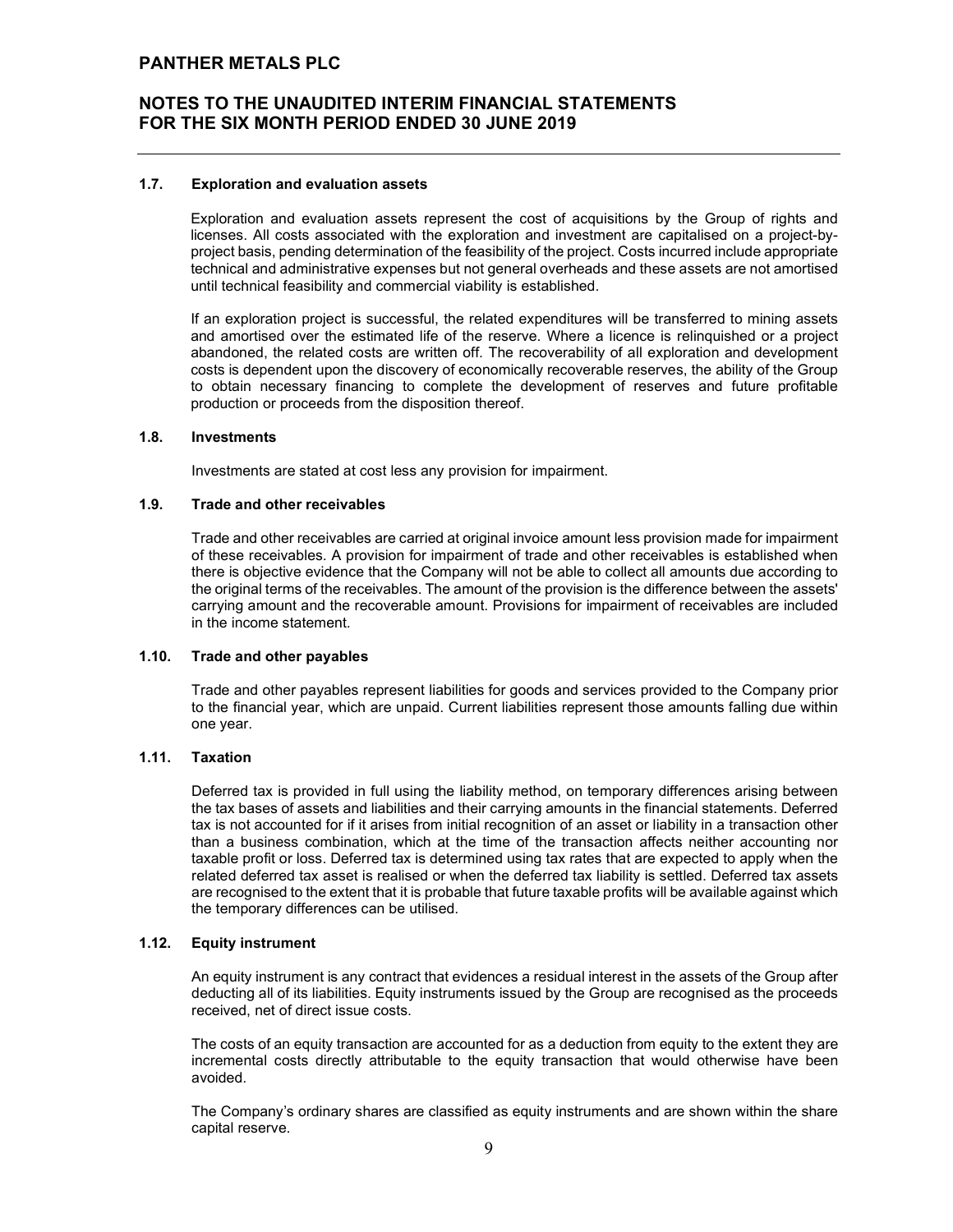### 1.13. Share based payments

For such grants of share options, the fair value as at the date of grant is calculated using the Black-Scholes option pricing model, taking into account the terms and conditions upon which the options were granted. The amount recognised as an expense is adjusted to reflect the actual number of share options that are likely to vest.

For cash liabilities settled by issuing shares the fair value as at the date of issue is deemed to be the market value of the shares issued.

The share-based payments reserve is used to recognise the value of equity-settled share-based payments, see to note 14 for further details.

### 2 Critical accounting estimates and judgements

The preparation of financial statements in conformity with International Financial Reporting Standards, as adopted by the EU, requires the use of accounting estimates and assumptions that affect the reported amounts of assets and liabilities at the date of the financial statements and the reported amounts of income and expenses during the reporting period. Although these estimates are based on management's best knowledge of current events and actions, actual results ultimately may differ from those estimates.

### Share-based payments

The Company issued share options to certain Directors and to professional advisers. The Black-Scholes model is used to calculate the appropriate cost for these options. The use of this model to calculate a cost involves using a number of estimates and judgements to establish the appropriate inputs to be entered into the model, covering areas such as the use of an appropriate interest rate and dividend rate, exercise restrictions and behavioural considerations. A significant element of judgement is therefore involved in the calculation of the cost.

### Exploration and evaluation assets

The fair value of the Big Bear Project licenses cannot be reliably estimated. The licence area is at the very early stages of exploration and whilst historical data, geophysics, exploration of the surrounding area and other mining operations along the greenstone belt exist, until any mineral deposits are fully understood the directors cannot determine its fair value reliably. The directors have therefore chosen to value the licences by reference to the equity instruments granted and measured at the date of acquisition.

The Group determines that exploration costs are capitalised at the point the Group has a valid exploration licence. The future recoverability of capitalised exploration and evaluation expenditure is dependent on a number of factors, including the level of potential resources and whether the Group's licenses remain in good standing.

The directors have given consideration to indicators of impairment as set out in IFRS 6 and do not believe any such conditions exist and therefore they have not carried out an impairment review.

Where the directors identify indicators of impairment IFRS 6 requires an impairment test to be carried out in accordance with IAS 36. To the extent that it is determined in the future that this capitalised expenditure should be impaired, this will reduce profits and net assets in the period in which this determination is made.

The directors believe that there are no other areas that involve a high degree of judgement or complexity, or areas where assumptions and estimates are significant to these financial statements.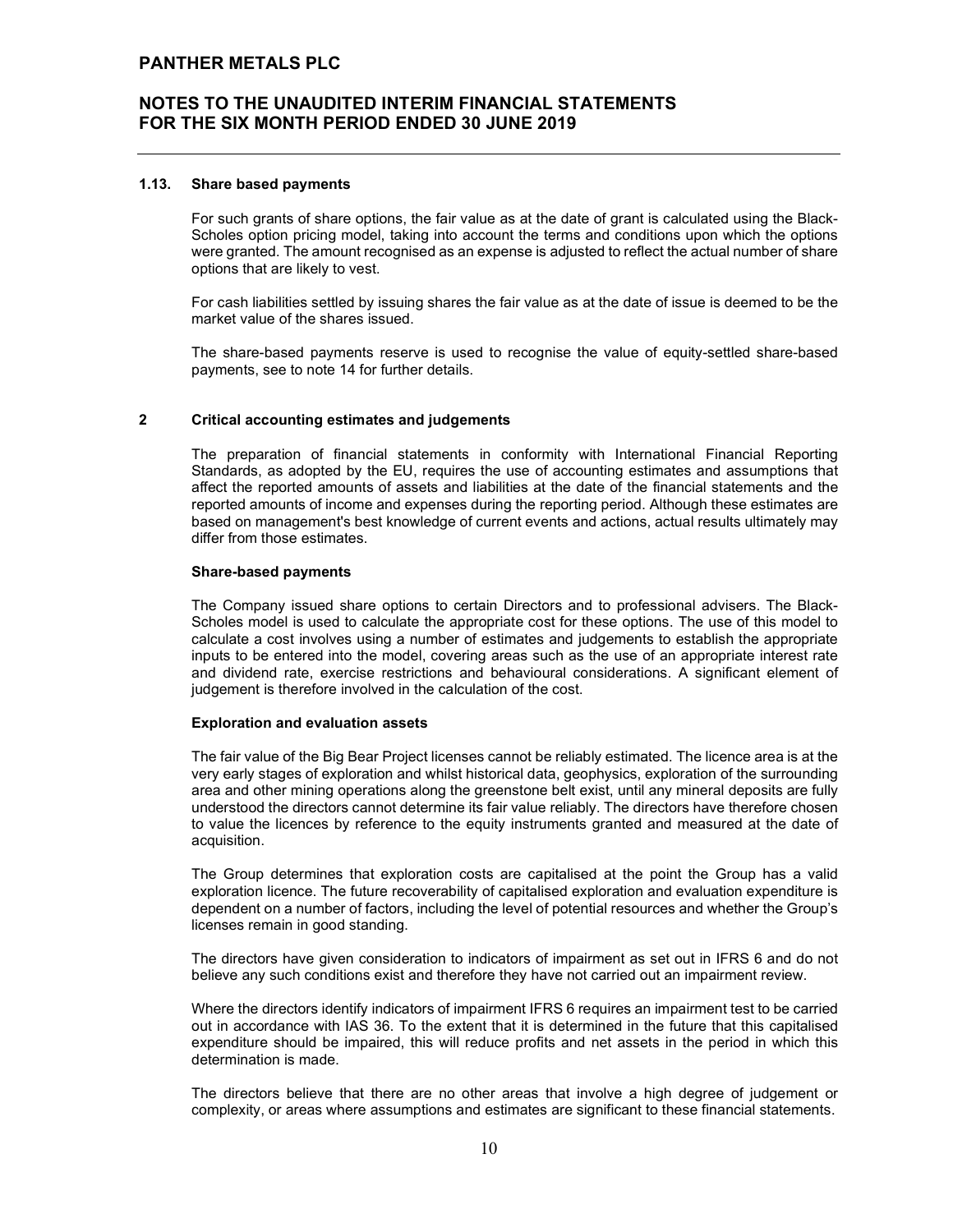### 2. Critical accounting estimates and judgements (continued)

### Goodwill on acquisition

The directors have assessed the fair value of the assets and liabilities of Panther Metals Pty Ltd ("Panther Australia"), formerly Parthian Resources Pty Ltd, at the date of acquisition. In their assessment the directors have carried out a review of the subsidiaries exploration costs incurred prior to acquisition, that have been expensed to the income statement, and considered whether those costs should be capitalised in line with the Group's exploration and evaluation asset accounting policy.

The directors do not consider the exploration work carried out by Panther Australia, prior to acquisition, to be part of the Group's current exploration strategy and do not believe these projects to be commercially viable or feasible. Exploration costs expensed to date have not been capitalised as assets upon acquisition and are therefore not included in the calculation of goodwill arising on acquisition as set out in note 4.

### 3 Segmental information

### Continuing activities

On 9 March 2018 the Company proposed a new investment strategy seeking to invest in and/or acquire companies and/or projects within the natural resources sector focusing its search in Australia and North America.

The new investment strategy was approved at the AGM and the directors now consider the natural resources sector to be the only business segment in which the Group will continue to operate.

On 10 September 2018 the Company's subsidiary Panther Metals (Canada) Ltd completed its first acquisition of a prospective gold and metals project, known as the Big Bear Project, located in northwestern Ontario, Canada. As at 30 June 2019 the exploration and evaluation asset for this project totalled £304,531 relating to acquisition costs and project expenditure. On 4 February 2019 the Company announced the results of preliminary exploration results at the Big Bear Project and are now planning a Phase 1 exploration programme for the summer/autumn work season of 2019.

Panther Metals (Canada) Ltd has not recorded any turnover or profit of loss. All expenses were capitalised and held as evaluation and exploration assets in accordance with the Group's accounting policy.

On 15 March 2019, the Company acquired Parthian Resources Pty Ltd which subsequently changed its name to Panther Metals Pty Ltd ("Panther Australia"). Panther Australia is a business seeking mining and natural resource opportunities in Australia. Further details of the acquisition are provided in Note 4.

Panther Australia has not recorded any turnover in the period to 30 June 2019 and has recorded a loss of £4,927 attributable to administrative costs.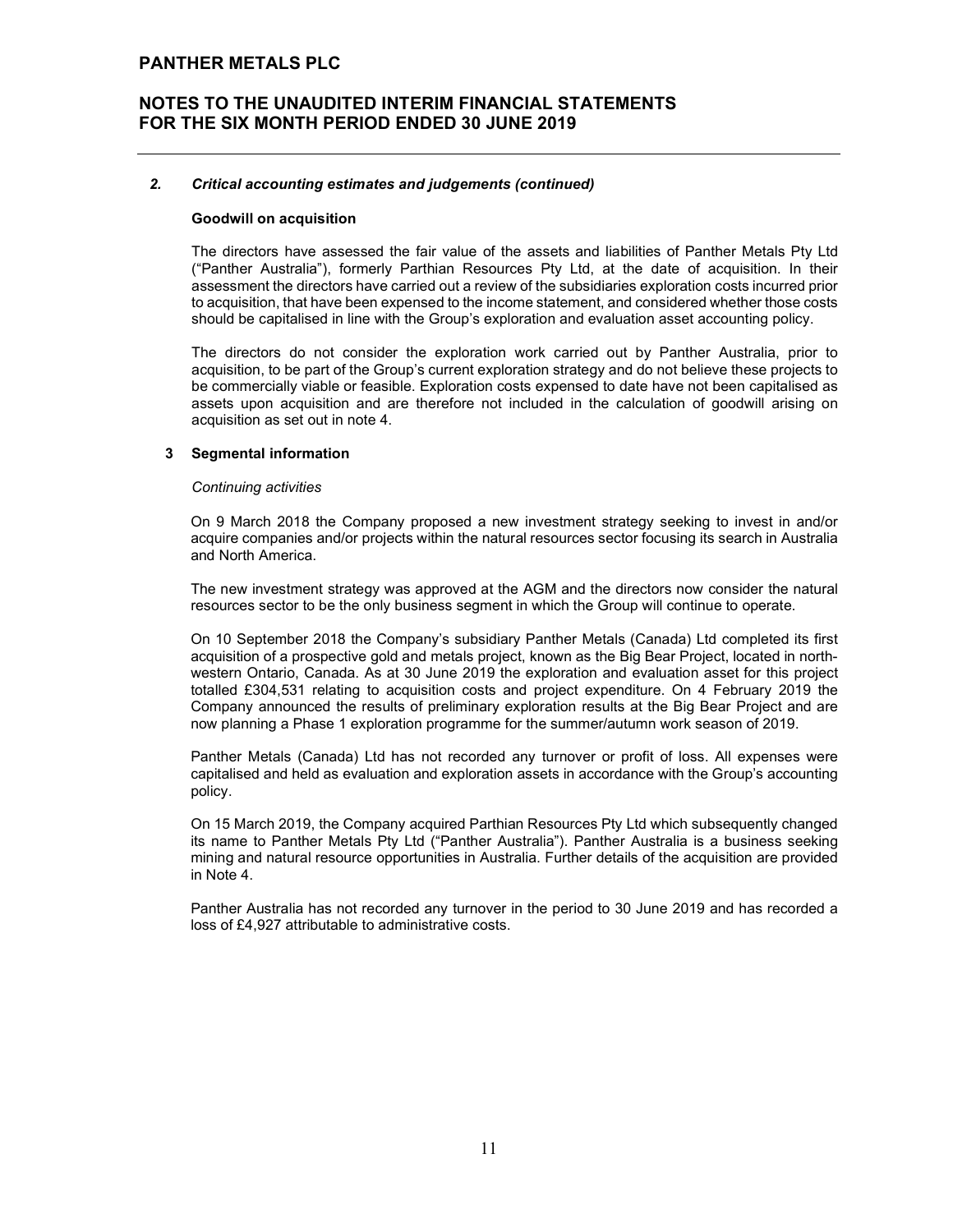## NOTES TO THE UNAUDITED INTERIM FINANCIAL STATEMENTS FOR THE SIX MONTH PERIOD ENDED 30 JUNE 2019

### 3. Segmental information (continued)

#### Discontinued activities

The Company was originally incorporated as an investment vehicle to focus on investment opportunities in the upstream palm oil sector in South East Asia. As announced in the audited results to 31 December 2016, the Company expanded its investment search to include opportunities in Sumatera and Kalimantan, Indonesia. However negotiations with estate owners continued to be difficult and the Company was unable to take advantage of market opportunities.

In the year to 31 December 2018 operations in Malaysia ceased and operational expenditure in connection with the palm oil investment sector has been separately disclosed in the Statement of Comprehensive Income as discontinued operations of £nil in the interim period to 30 June 2019 (2018: £28,913). These costs mainly consist of office and administrative costs incurred in Malaysia, a severance package paid to a director and project costs written off in the year.

#### Geographical segments

The Group's assets and liabilities are split by geographic location in the table below.

#### As at 30 June 2019

|                          | Canada     | Australia | Isle of Man | Group     |
|--------------------------|------------|-----------|-------------|-----------|
|                          | £          | £         | £           | £         |
| Total assets             | 304,531    | 86,223    | 852,720     | 839,102   |
| <b>Total liabilities</b> | (305, 419) | (19, 150) | (107, 554)  | (86, 714) |
| Net assets               | (888)      | 67,073    | 745,166     | 752,388   |
|                          |            |           |             |           |
| As at 31 December 2018   |            |           |             |           |
|                          | Canada     | Australia | Isle of Man | Group     |
|                          | £          | £         | £           | £         |
| Total assets             | 253,810    | ٠         | 322,058     | 330,515   |
| <b>Total liabilities</b> | (253, 809) | ٠         | (34, 539)   | (42,996)  |
| Net assets               |            | ٠         | 287,519     | 287,519   |
|                          |            |           |             |           |

The Group's Exploration and Evaluation assets are held in Canada £304,531 (2018: £253,810) and Australia £3,319 (2018: £nil).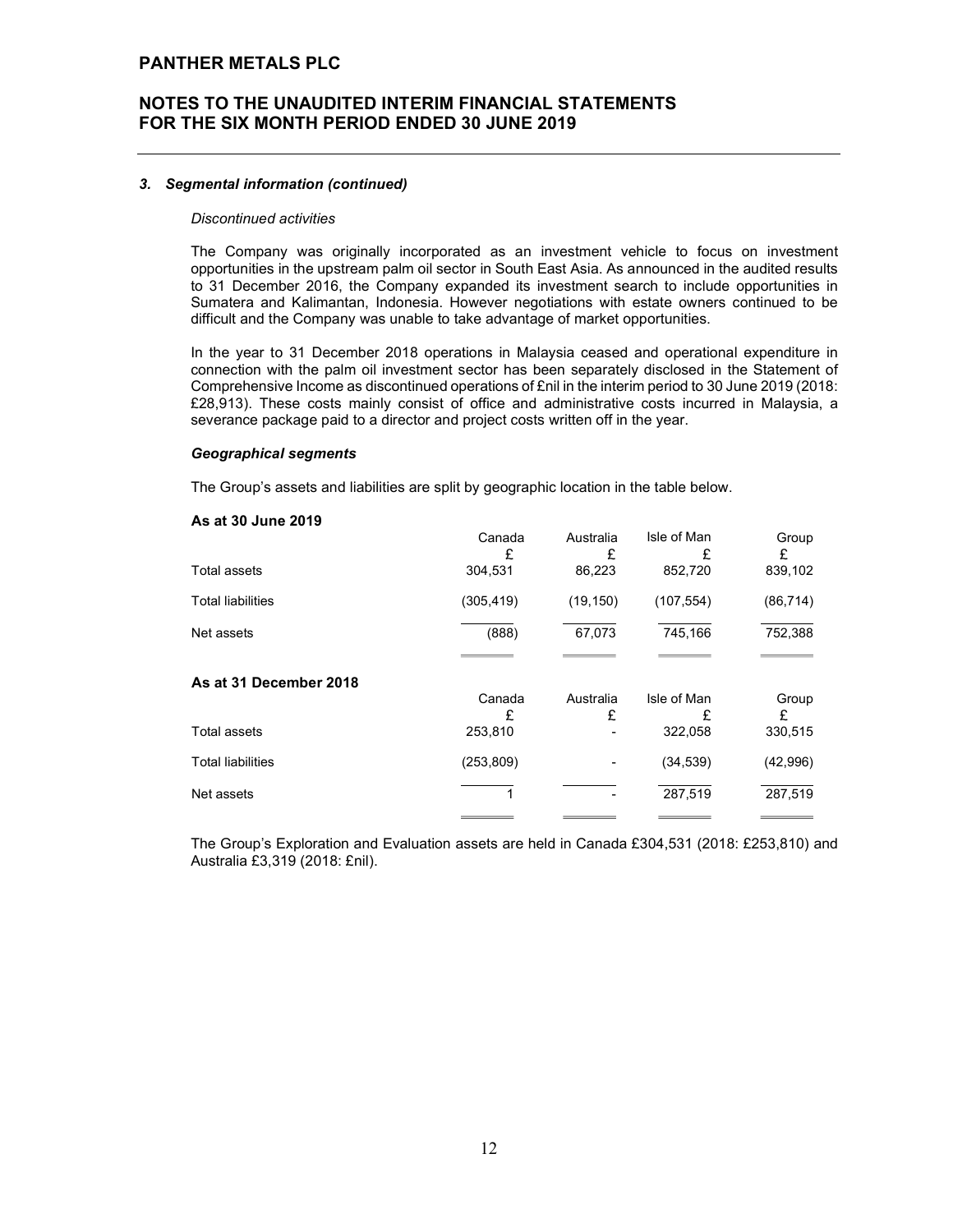## NOTES TO THE UNAUDITED INTERIM FINANCIAL STATEMENTS FOR THE SIX MONTH PERIOD ENDED 30 JUNE 2019

#### 4. Acquisition of Panther Australia

The fair value of the assets acquired and liabilities assumed were as follows:

| 475,378                                                                                                                              |
|--------------------------------------------------------------------------------------------------------------------------------------|
| 83,675                                                                                                                               |
| (13, 721)                                                                                                                            |
|                                                                                                                                      |
| 545,332                                                                                                                              |
|                                                                                                                                      |
| 545,332                                                                                                                              |
|                                                                                                                                      |
| Goodwill on acquisition<br>Cash and cash equivalents<br><b>Current liabilities</b><br>Fair value of issue and in-specie distribution |

Panther Australia was acquired by the Company through the issue and in specie distribution of 99,151,520 new fully paid shares in the Company. Panther Australia is a 100% wholly owned subsidiary of the Company.

On 15 March 2019 the new ordinary shares issued had a market value of £0.005 per share giving rise to a total consideration of £545,332. Net assets of Panther Australia totalled £69,954 resulting in goodwill on acquisition of £475,378.

Goodwill arising on acquisition represents the excess of the cost of the acquisition over the fair value of the subsidiary's identifiable assets and liabilities acquired. Further details of the Directors' assessment of the fair value of the subsidiary's assets and liabilities is included in note 2.

### 5. Finance income

|    |                                           | Period ended Period ended<br>£ | 30 June 2019 30 June 2018<br>£ |
|----|-------------------------------------------|--------------------------------|--------------------------------|
|    | Interest income<br>Bank interest received | 13                             | 315                            |
| 6. | <b>Taxation</b>                           |                                |                                |
|    |                                           | Period ended Period ended<br>£ | 30 June 2019 30 June 2018<br>£ |
|    | Current tax<br>Deferred tax               |                                |                                |

 No reconciliation of the factors affecting the tax charge has been presented as the Company is incorporated in the Isle of Man which has a corporation tax rate of 0%.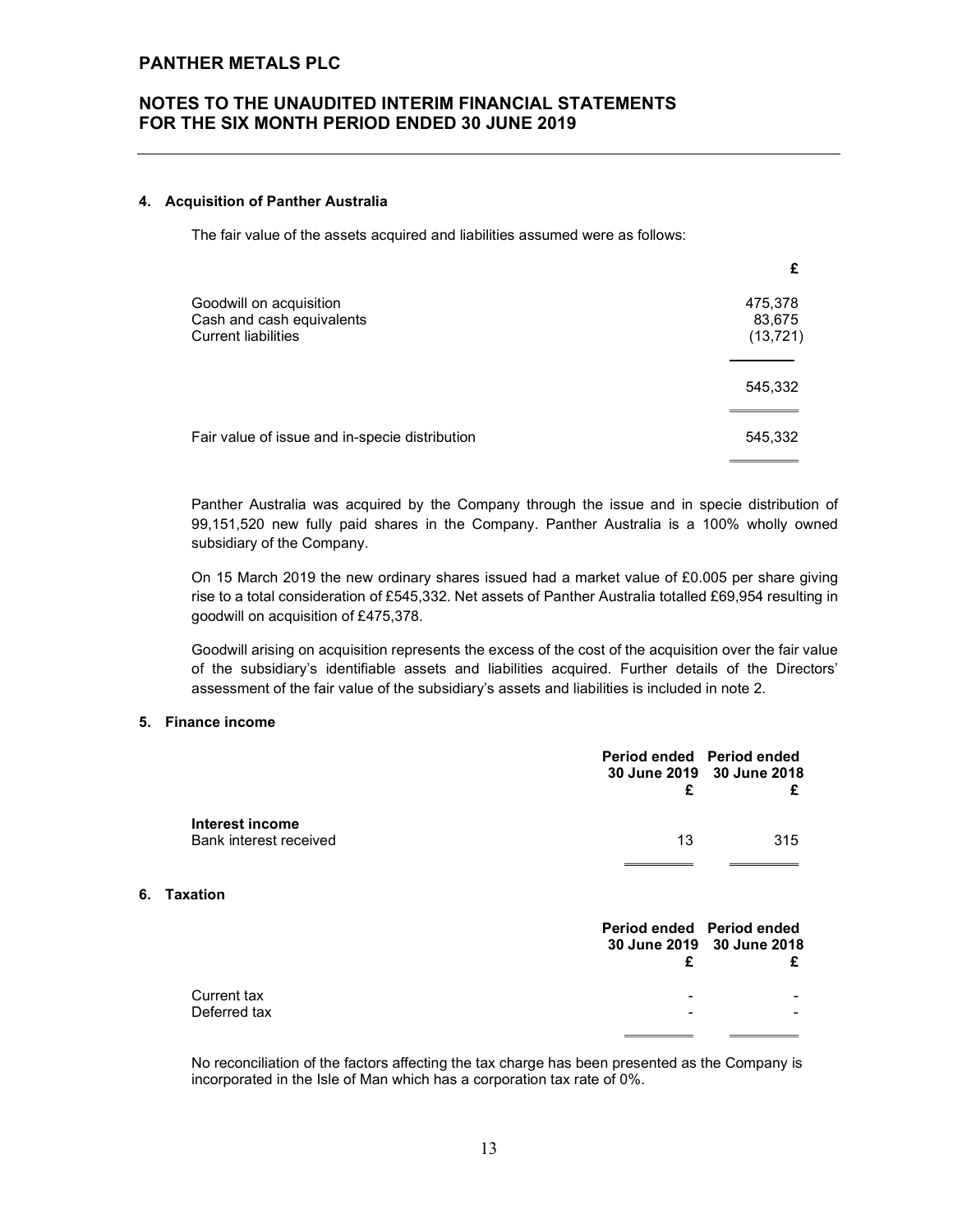### 7. Loss per share

The basic loss per share for the interim period to 30 June 2019 is 0.01p (2018: - loss 0.05p) and has been calculated by dividing the loss for the period by the weighted average number of ordinary shares in issue of 578,688,700 (2018: 379,463,892).

Shares issued in the period to 30 June 2019 are detailed in note 13.

There are 25,000,000 potentially issuable shares all of which relate to share options issued to Directors and professional advisers under option (see note 14), the weighted average number of potential ordinary shares in issue is 603,688,700 (2018: 419,463,892). Due to the losses for the period the diluted loss per share is anti-dilutive and therefore has been kept the same as the basic loss per share of 0.01p per share.

### 8. Exploration and evaluation assets

| Group               | <b>Exploration and</b><br>evaluation costs<br>£ |
|---------------------|-------------------------------------------------|
| Net book value      |                                                 |
| At 1 January 2018   |                                                 |
| Additions           | 253,810                                         |
| At 31 December 2018 | 253,810                                         |
| Additions           | 54,040                                          |
| At 30 June 2019     | 307,850                                         |

 On 10 September 2018 the Group completed the acquisition of a prospective gold and base-metals project, known as the Big Bear Project, located in north-western Ontario, Canada. The total consideration for the acquisition comprised of cash payments totalling CAD\$ 33,000 and the issuance of 19,146,664 ordinary shares.

The fair value of the licenses cannot be reliably measured without further exploratory work carried out in the area covered by the licenses. As such the fair value has been determined by reference to the market price of the shares issued at the acquisition date. This has been included within Exploration and Evaluation assets noted above.

None of the Group's exploration and evaluation assets are owned by the Company.

The technical feasibility and commercial viability of extracting a resource are not yet demonstrable in the above exploration and evaluation assets. When technical feasibility and commercial viability is established and the criteria is met they will be transferred to Property, Plant and Equipment.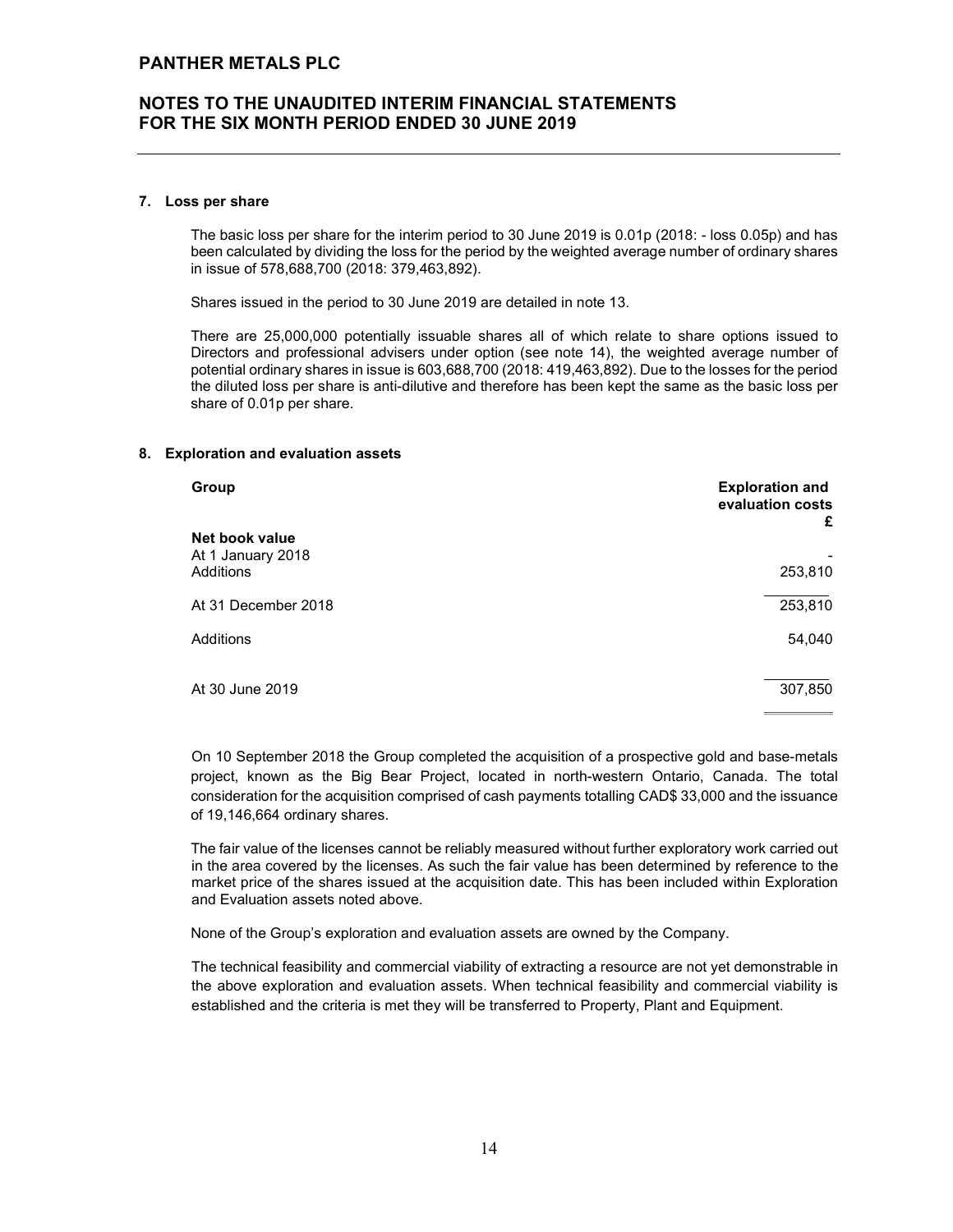### 9. Fixed asset investments

Company

### Movements in fixed asset investments

|                               | <b>Investments</b><br>in subsidiaries<br>£ |
|-------------------------------|--------------------------------------------|
| Cost                          |                                            |
| At 1 January 2018<br>Addition | 181                                        |
| Impairment                    | (181)                                      |
| At 31 December 2018           | 1                                          |
| Additions                     | 545,332                                    |
| At 30 June 2019               | 545,333                                    |
|                               |                                            |

### 9. Fixed asset investments (continued)

As at 31 December 2018, the Company's investment in its subsidiary company Malaysia – Lonnus (M) Sdn Bhd has been impaired and written down to £nil value resulting in an impairment charge of £181 in the Company statement of comprehensive income. The subsidiary was incorporated in order to facilitate management of payments and receipts on behalf of the parent, however operations in Malaysia have ceased following the Company's decision to change its investment strategy as discussed in note 3.

On 29 August 2018, the Company acquired the entire issued share capital of Panther Metals (Canada) Ltd, a company domiciled in Canada and specifically incorporated to acquire the Big Bear licenses.

On 15 March 2019, the Company acquired the entire issued share capital of Panther Metals Pty Ltd, a company domiciled in Australia and it's subsidiary Parthian Resources (HK) Limited.

The Company's investments at the balance sheet date comprise ownership of the ordinary share capital of the following companies:

| <b>Subsidiary</b>           | Ownership | Country of<br>Incorporation | Nature of<br>business |
|-----------------------------|-----------|-----------------------------|-----------------------|
| Lonnus (M) Sdn Bhd          | 100%      | Malaysia                    | Dormant               |
| Panther Metals (Canada) Ltd | 100%      | Canada                      | Exploration           |
| Panther Metals Pty Ltd      | 100%      | Australia                   | Exploration           |
| Parthian Resources (HK) Ltd | 100%      | Hong Kong                   | Non-trading           |

The subsidiary companies use the Company's business address of 282 Farnborough Road, Farnborough, Hampshire GU14 7NA as their registered office.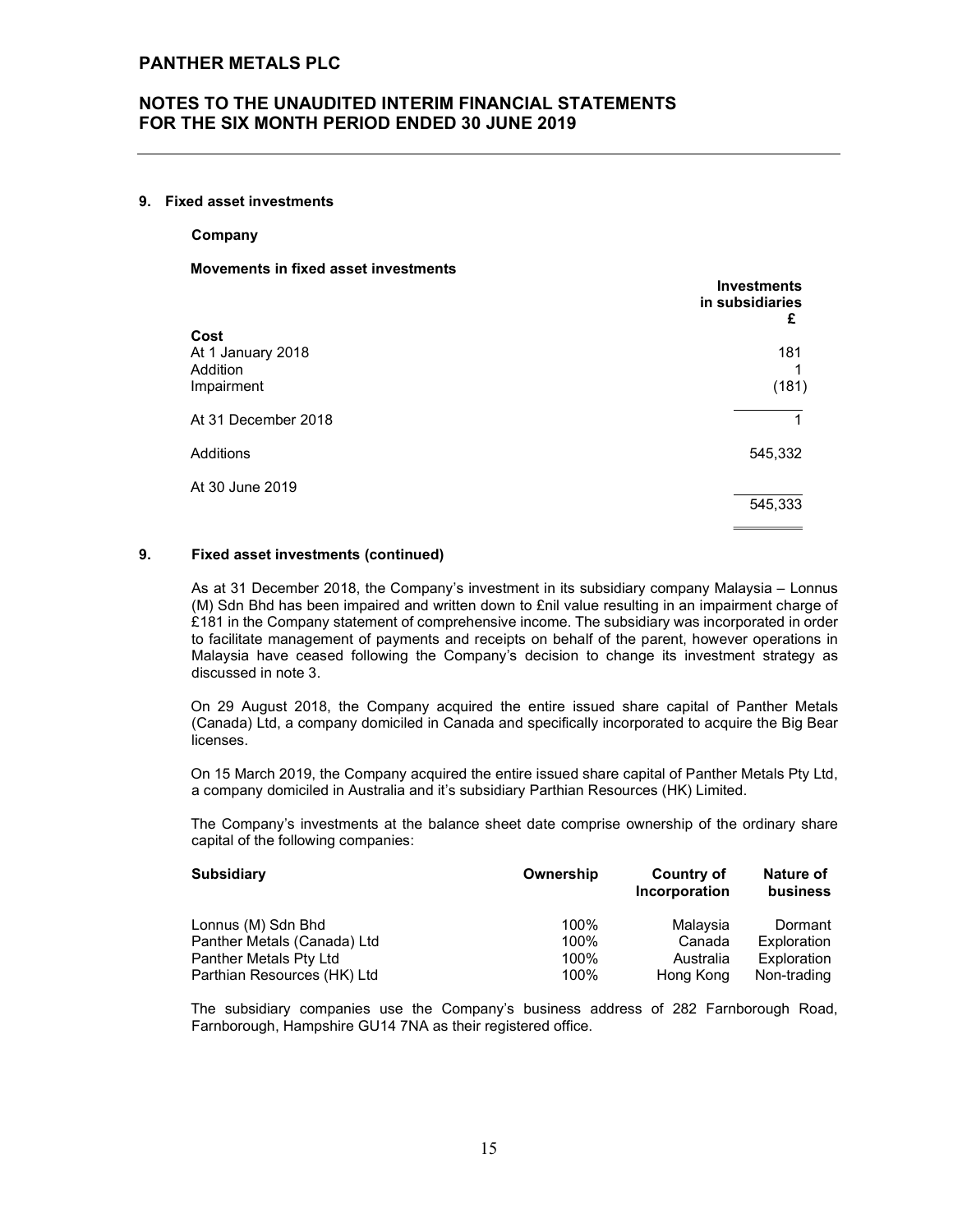### 10. Receivables

|                                          | Group                         |                                   | Company                  |                                   |
|------------------------------------------|-------------------------------|-----------------------------------|--------------------------|-----------------------------------|
|                                          | As at<br>30 June<br>2019<br>£ | As at<br>31 December<br>2018<br>£ | As at<br>30 June<br>2019 | As at<br>31 December<br>2018<br>£ |
|                                          | Unaudited                     | Audited                           | Unaudited                | Audited                           |
| Amounts falling due within one<br>period |                               |                                   |                          |                                   |
| Amounts due from subsidiaries            |                               |                                   | 274,123                  | 245,352                           |
| Prepayments                              | 10,932                        | 6.438                             | 10,932                   | 6,438                             |
| Other receivables                        | 750                           | 750                               | 750                      | 750                               |
| Cash held by related party               |                               | 68,270                            |                          | 68,270                            |
|                                          |                               |                                   |                          |                                   |
|                                          | 11,682                        | 75,458                            | 285,805                  | 320,810                           |
|                                          |                               |                                   |                          |                                   |

### 11. Cash and cash equivalents

As at 31 December 2018 the Company was in the process of finalising new banking arrangements and as such the Company's cash balance of £68,270 was held by a related party. This does not meet the definition of cash or cash equivalents and is shown separately within receivables, detailed in note 10.

 As at 30 June 2019 the Company had finalised its new banking arrangements and the Company's cash balance is shown within cash and cash equivalents.

### 12. Trade and other payables

|                                                                                                  |                                            | Group                                        | Company                                    |                                              |  |
|--------------------------------------------------------------------------------------------------|--------------------------------------------|----------------------------------------------|--------------------------------------------|----------------------------------------------|--|
|                                                                                                  | As at<br>30 June<br>2019<br>£<br>Unaudited | As at<br>31 December<br>2018<br>£<br>Audited | As at<br>30 June<br>2019<br>£<br>Unaudited | As at<br>31 December<br>2018<br>£<br>Audited |  |
| Trade payables<br>Amounts due to subsidiaries<br>Loan due to exploration<br>alliance<br>Accruals | 47.537                                     | 11.692                                       | 35,950                                     | 10,313                                       |  |
|                                                                                                  | 14.136                                     |                                              | 50,361                                     |                                              |  |
|                                                                                                  | 25,041                                     | 31.304                                       | 21,243                                     | 24,226                                       |  |
|                                                                                                  | 86,714                                     | 42,996                                       | 107,554                                    | 34,539                                       |  |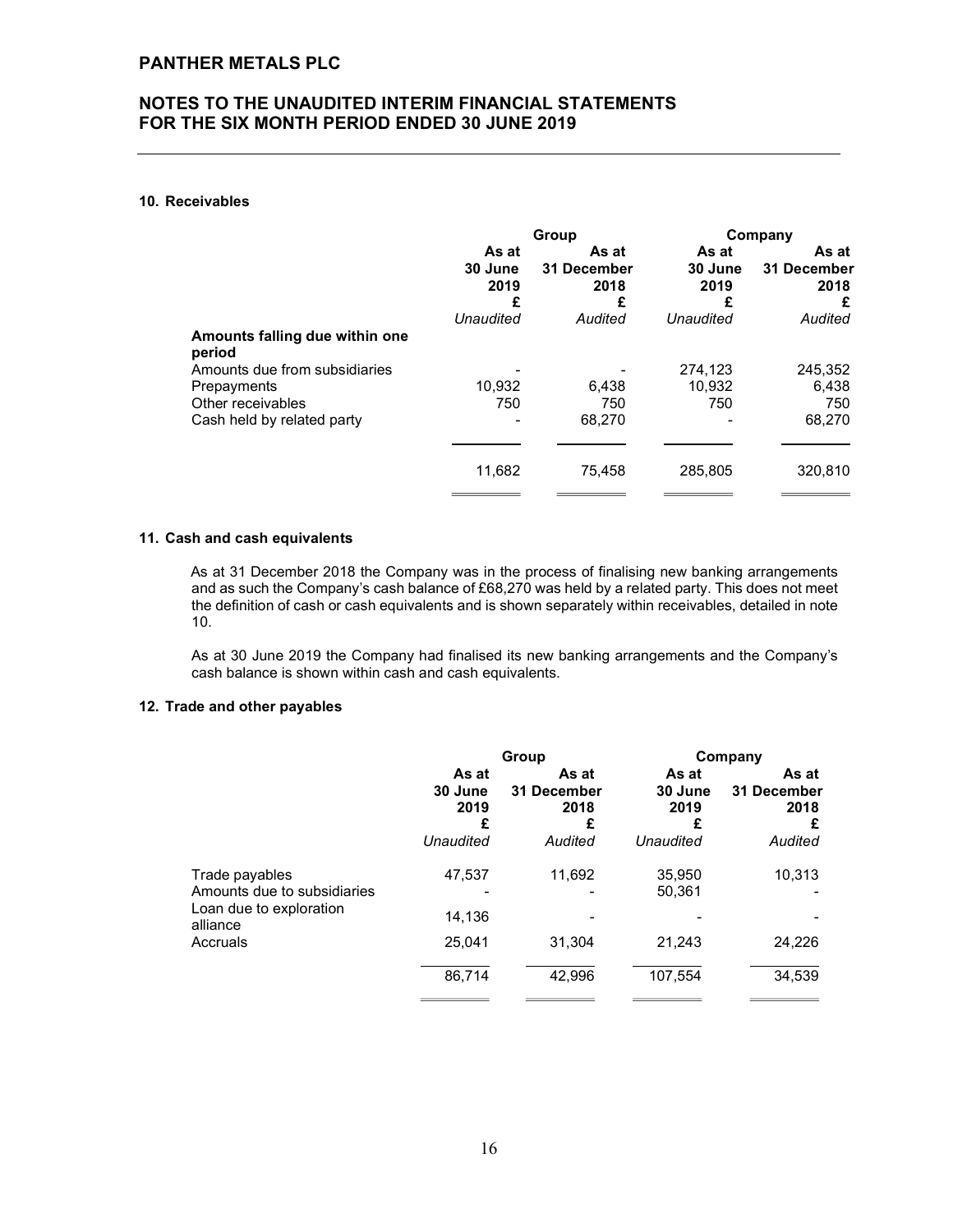#### 13. Share capital

|                                  | Number of<br>shares | <b>Share</b><br>Capital<br>£ |
|----------------------------------|---------------------|------------------------------|
| Allotted, issued and fully paid: |                     |                              |
| At 1 January 2018                | 180,458,336         | 669,438                      |
| Share issue on 9 March 2018      | 300,000,000         | 300,000                      |
| Share issues on 13 April 2018    | 17,000,000          | 33,000                       |
| Share issue on 10 September 2018 | 19,146,664          | 181,893                      |
|                                  |                     |                              |
| As at 31 December 2018           | 516,605,000         | 1,184,331                    |
|                                  |                     |                              |
| Share issue on 15 March 2019     | 99,151,250          | 545,332                      |
| Share issue on 9 May 2019        | 10,000,000          | 90,761                       |
| Share issue on 22 May 2019       | 1,176,470           | 7,647                        |
| As at 30 June 2019               | 626,932,720         | 1,828,071                    |

 On 9 March 2018 the Company issued 300,000,000 ordinary shares for 0.1 pence per share, raising £300,000.

 On 13 April 2018 the Company issued 15,000,000 ordinary shares as consideration for £15,000 of corporate advisory fees and 2,000,000 to settle a cash liability of £16,000.

 On 11 May 2018, the Company obtained approval from shareholders to amend the Articles of Association removing the limit of authorised share capital and is now authorised to issue an unlimited number of shares.

 On 10 September 2018, the Company completed the acquisition of the Big Bear Project, in Ontario, Canada. Part of the consideration for the acquisition was the issuance of 19,146,664 ordinary shares at 0.3 pence totalling £181,893.

Admission of the completion shares took place on 14 September 2018 and following this the issued ordinary share capital comprise 516,605,000 ordinary shares of 0.01 pence each and remain so at 31 December 2018.

On 15 March 2019 the Company acquired Panther Metals Pty Ltd through the issue and in-specie distribution of 99,151,250 new fully paid shares. The market price of the shares at that time was 0.55 pence totalling £545,332.

On 9 May 2019 two Directors of the Company converted 5,000,000 0.2 pence options for a cash consideration of £20,000 under the share option scheme announced on 15 February 2018.

On 22 May 2019, Panther Metals (Canada) Ltd acquired additional mining claims covering ground immediately to the north of the company's Big Bear asset in Ontario, Canada. Part of the consideration for these mining claims was \$10,000 of Company shares at the market price prevailing at that time. 1,176,470 shares were issue totalling £7,647.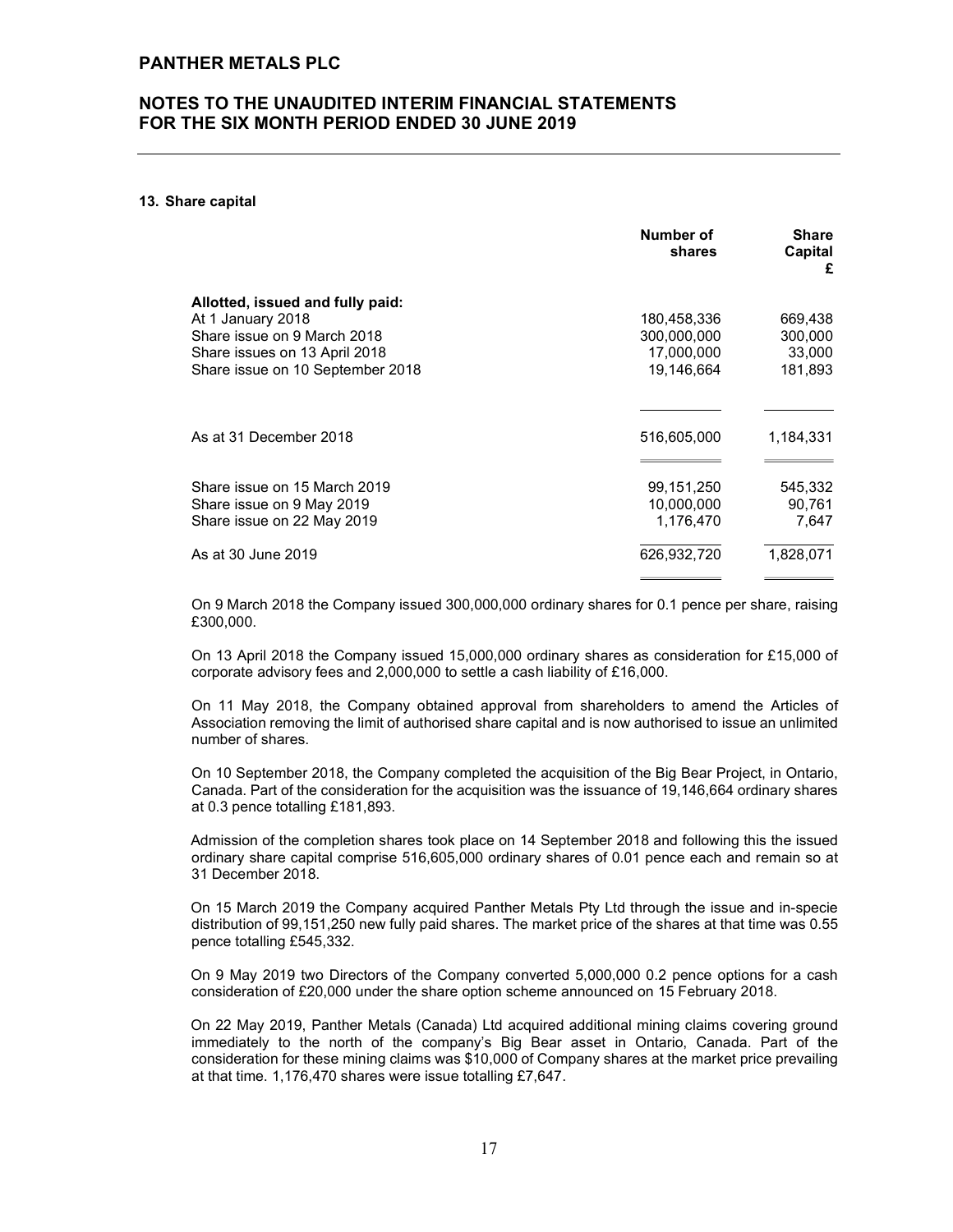## NOTES TO THE UNAUDITED INTERIM FINANCIAL STATEMENTS FOR THE SIX MONTH PERIOD ENDED 30 JUNE 2019

#### 14. Share based payment transactions

#### Equity settled share based payments

On 9 March 2018, 20,000,000 share options were awarded to certain directors. The date of grant has been taken as 10 May 2018 being the date the options were approved at the delayed General Meeting. The options are exercisable at 0.2 pence per share and become exercisable six months after their grant. They can be exercised at any time between this date and to the day before the third anniversary of their grant.

If the option holders exercise 50% or more of their options before the first anniversary of their grant, the holders shall receive, upon exercise of each option, one new bonus option with an exercise price of 0.5 pence each, expiring at the same date as the original options.

On 9 May 2019, 10,000,000 original options were exercised entitling those option holders to receive 10,000,000 bonus options. The first anniversary of the original options has now passed, and the remaining 10,000,000 bonus options have been forfeited.

On 17 September 2018, 5,000,000 share options were granted to professional advisers in connection with the acquisition of the Big Bear Project. The options are exercisable at 0.3 pence per share, vest immediately and expire on 17 September 2020.

### Options issued, cancelled and outstanding at the period end

|                                        | At 1<br>January<br>2018<br>No of<br>options | <b>Issued</b>            | <b>Forfeited</b> | <b>Exercised</b> | At<br>30 June<br>2019<br>No of<br>options | Weighted<br>average<br>exercise<br>price<br>(pence) |
|----------------------------------------|---------------------------------------------|--------------------------|------------------|------------------|-------------------------------------------|-----------------------------------------------------|
| At 1 January 2018                      |                                             | ٠                        | -                |                  |                                           |                                                     |
| Options issued on 10<br>May 2018       | 20.000.000                                  | $\blacksquare$           | ٠                | (10,000,000)     | 10.000.000                                | 0.2                                                 |
| Bonus options issued<br>on 10 May 2018 | 20.000.000                                  | ۰.                       | (10,000,000)     |                  | 10,000,000                                | 0.5                                                 |
| Options issued on 17<br>September 2018 | 5,000,000                                   |                          |                  |                  | 5,000,000                                 | 0.3                                                 |
| As at 31 Dec 2018                      | 45,000,000                                  | $\overline{\phantom{a}}$ | (10,000,000)     | (10,000,000)     | 25,000,000                                | 0.35                                                |

A Black-Scholes model has been used to determine the fair value of the share options on the date of grant. The model assesses a number of factors in calculating the fair value. These include the market price on the date of grant, the exercise price of the share options, the expected share price volatility of the Company's share price, the expected life of the options, the risk-free rate of interest and the expected level of dividends in future periods.

The consolidated statement of comprehensive income for the period to 30 June 2019 includes a credit of £42,814 in respect of share options forfeited in the period. The transactions from exercising share options are shown within the statement of changes in equity.